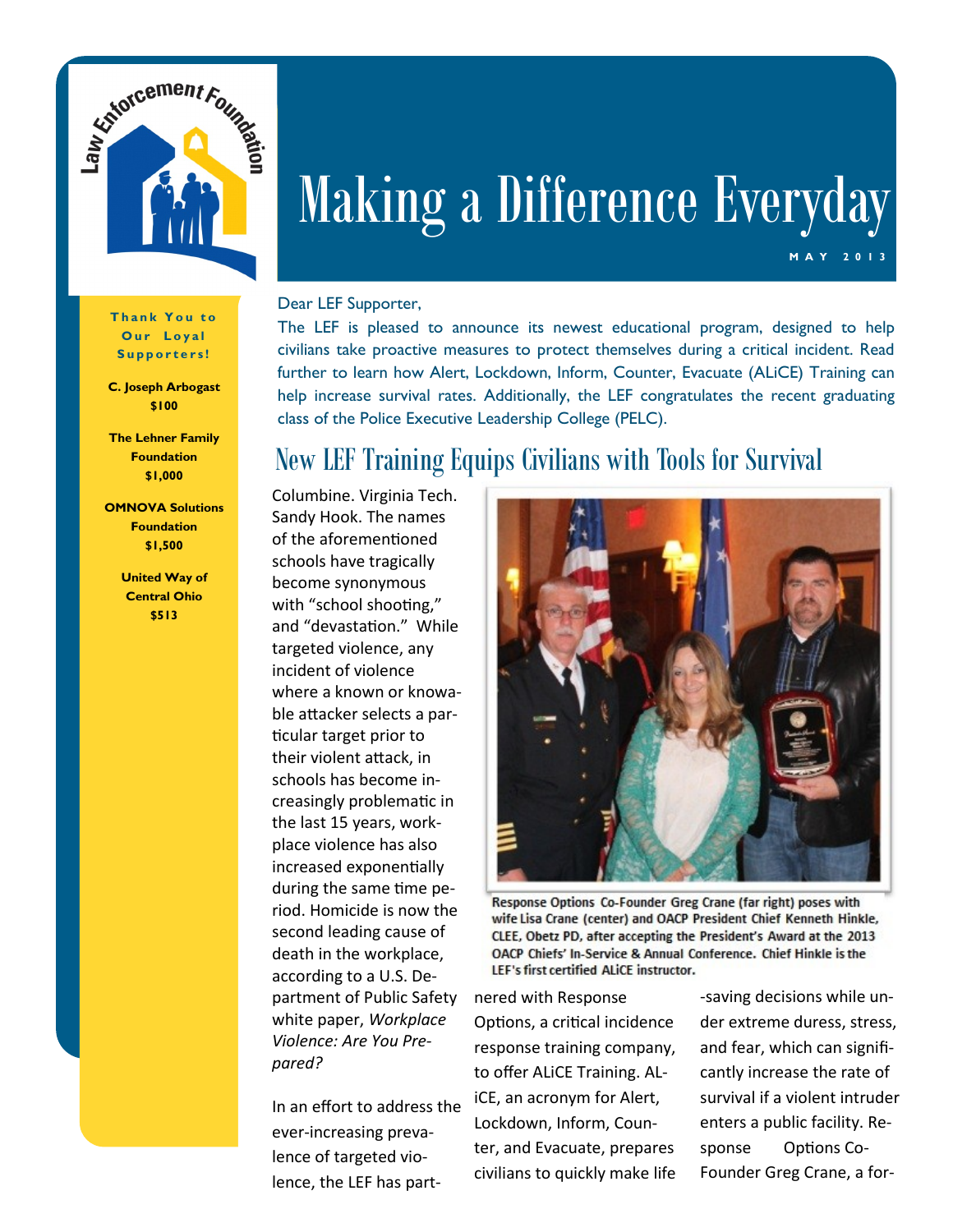#### **P A G E 2**

## **Show Your Support!**

Supporting law enforcement is an investment in the safety and wellbeing of your community. There are many ways to show support:

- Make a tax deductible donation at www.lefoh.org.
- Sponsor an LEF program by contacting Donna Braxton, CEO at donna.braxton@oacp.org
- Enroll your Kroger Plus Card in Kroger's Community Rewards Program in support of LEF

Please partner with us and lend your financial support of our programs to help make our Ohio communities even stronger and safer places to live, work, learn, and play.

#### **Share Your Story!**

If you have graduated from STEP, PELC, CLEE, or D.A.R.E. Officer Training, please let us know how the program impacted your career, department, or your community. Share your story at info@lef-oh.org.

mer SWAT officer and high school and college educator, developed the program with wife Lisa Crane, a retired educator and school administrator with 30 years of experience. With their combined expertise, the Cranes developed a response system that can be easily tailored to suit the needs of a variety of institutions, based on facility size and age of participants.

### **A Fresh Approach**

From the hundreds of fatalities that have resulted from targeted violence in American history, it has become apparent that the archaic philosophy of going into "lockdown," or remaining in one location and hiding from a violent intruder, can actually result in more fatalities than if the targets of such violence take a proactive However, despite prompt reapproach to saving their own lives.

In the three deadliest school shootings in U.S. history— Virginia Tech, 2007 (33 deaths, 25 injuries); Sandy Hook Elementary School, 2012 (28 deaths, 2 injuries); and Columbine High School, 1999 (15 deaths, 24 injuries) —students, teachers, and administrators were instructed to immediately go into lockdown while shooters wreaked havoc throughout their institutions. Instead of preventing injury, simply locking doors and hiding behind

desks turned victims in the aforementioned situations into easy targets for the gunman (en), which resulted in a high number of fatalities in each unfortunate event.

First responders, along with on-

You look at Columbine and every single child killed in the library that morning; they were all sitting down... Why were they there five minutes when they had five minutes to do something else?

> Greg Cane A.L.i.C.E. Creator **ABC World News** November 2012 Interview menting a proactive

site security, such as security officers and School Resource Officers, do an excellent job of protecting civilians and responding to critical incidents. sponse from law enforcement, critical incidents often escalate before police arrive or security can relocate to the area of the building or campus where the targeted violence is, or has occurred. Being able to quickly assess a violent situation and answer critical questions, such as *What is happening? Where is it happening?*, and *Can I get out or should I hide?*, will enable civilians to manage critical incidents until outside help arrives and reduce the number of injuries and fatalities resulting from a violent intruder.

Although ALiCE Training incor-

porates lockdown procedures, this new approach to critical incidents involving violent intruders provides additional options if going into lockdown is not the most appropriate measure for a particular situation.

# **Who Should Participate in ALiCE Training?**

ALiCE Training is provided in a variety of formats, based on the institution and the age and experience level of participants. ALiCE training for administrators focuses on the benefits of impleresponse strategy

and the various ALICE options that can be utilized during a critical incident involving a violent intruder. ALiCE training for all personnel levels and students focuses on specific actions to take during a critical incident involving a violent intruder.

The LEF provides this critical training to key personnel, as well as employees, students, and constituents at the following institutions:

- Businesses
- Hospitals
- Places of worship
- Learning institutions

For more information about the ALiCE Training program or to learn how your organization can schedule a training session, contact CEO Donna Braxton at 614-761-4630 or donna.braxton@oacp.org.